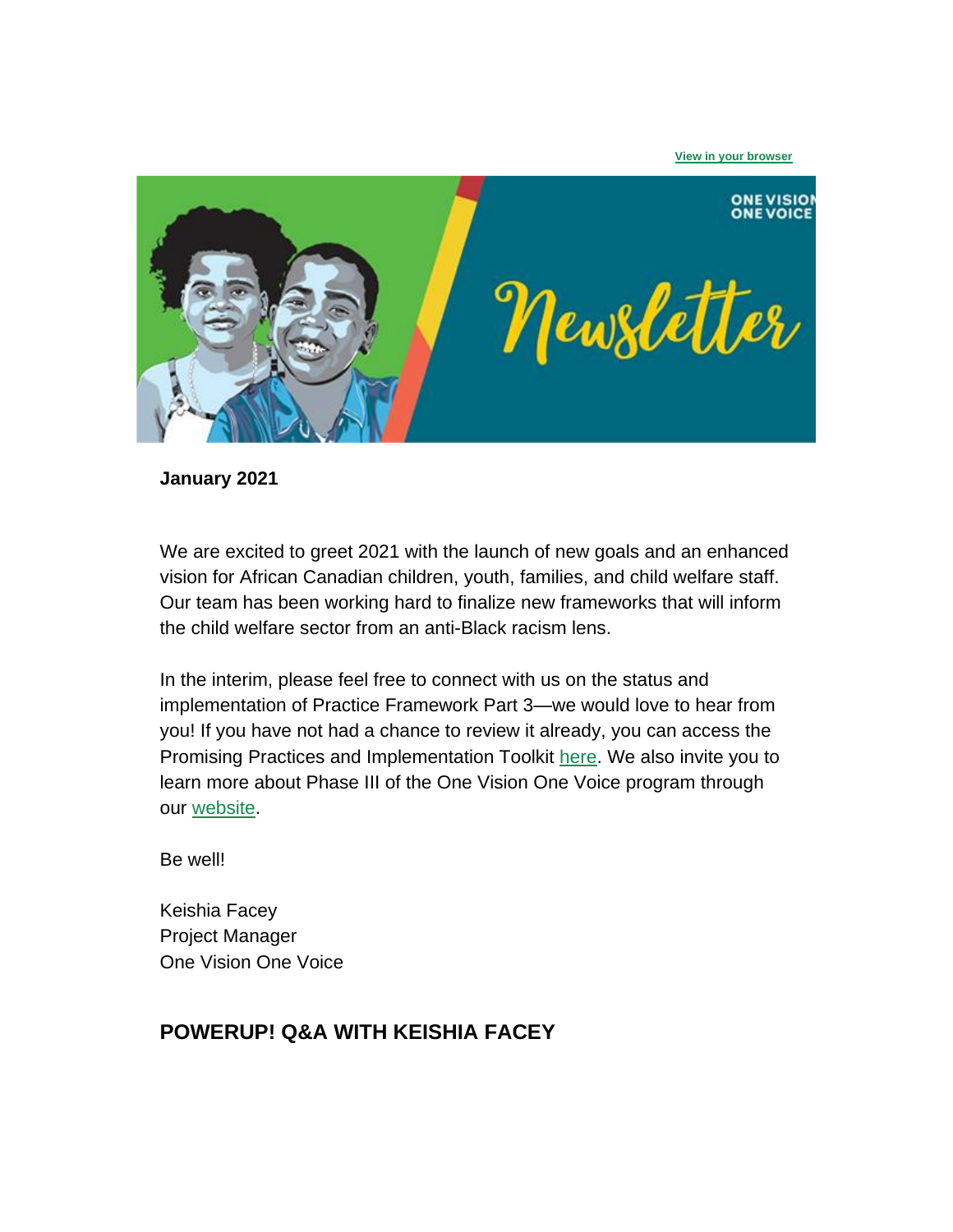With the second edition of our *PowerUp!* youth symposium taking place on Wednesday, February 24, 2021, we look forward to connecting with the Black/African Canadian youth across Ontario. In the first episode of our [OVOV PowerUp! podcast,](http://go.oacas.org/e/529102/watch-v-wizBBx5ZuHY/76k8tm/948321068?h=t51b4L60fuYnXiRbIrngxIXN2rNzZJpjzOc3k-c6Vq8) Project Manager Keishia Facey answers a few questions about the upcoming virtual event:

- 1. *What is the purpose and importance of the PowerUp! symposium?*
- 2. *What outcomes are OVOV hoping to inspire through this event and provincial youth gathering?*
- 3. *What advances would you like to see after the PowerUp! symposium?*
- 4. *How can we stay engaged and sustain the collaborative spirit of PowerUp! within our communities?*



**ONLINE YOUTH PORTAL**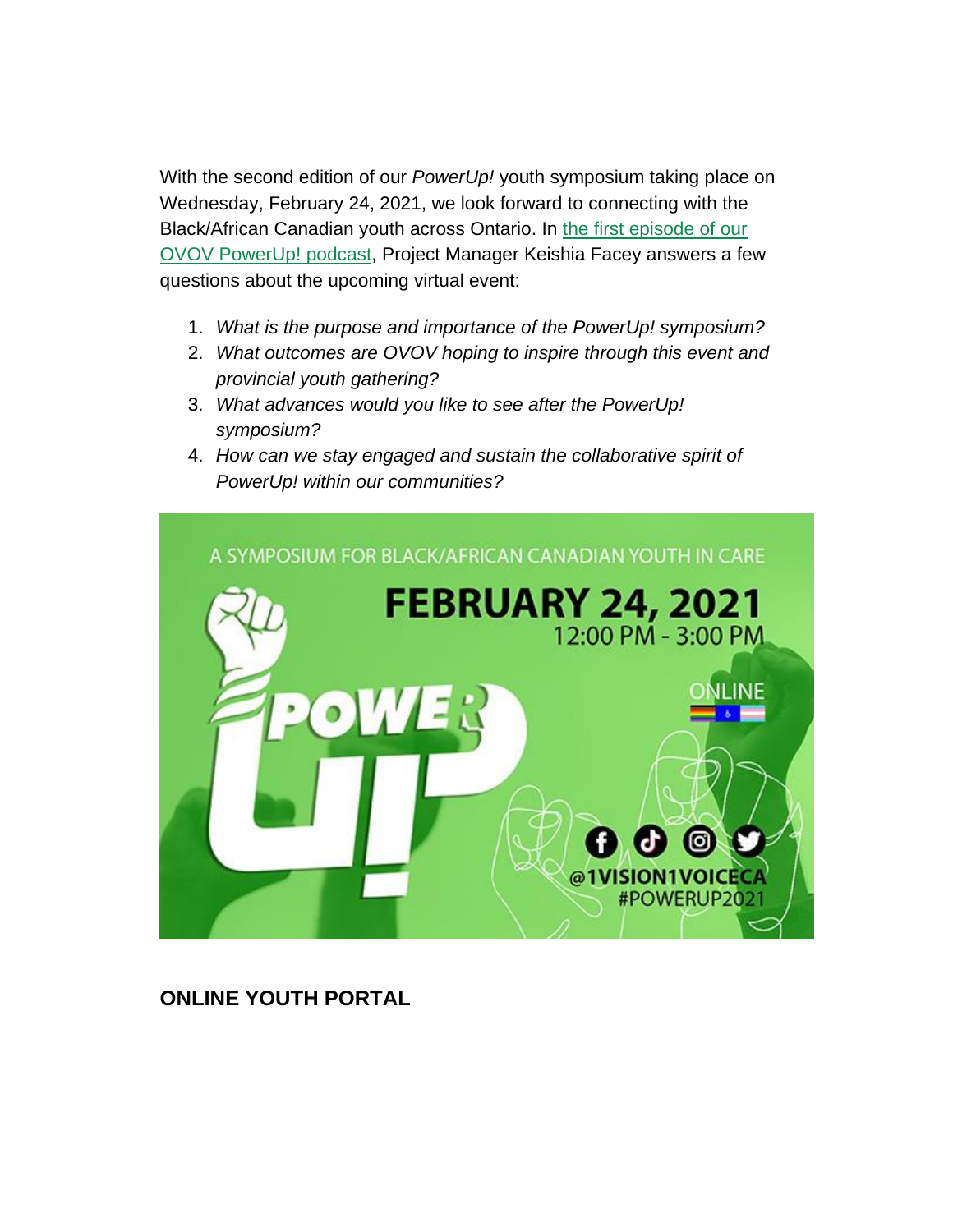We are developing a new section of the OVOV website specifically for African Canadian children and youth. Please take a look, share the link, and let us know if you'd like to contribute and share through our new outlet! Here's the direct link to the portal:

• [http://go.oacas.org/e/529102/we-do-onevisiononevoice--tab-](http://go.oacas.org/e/529102/we-do-onevisiononevoice--tab-4/76k8v7/948321068?h=t51b4L60fuYnXiRbIrngxIXN2rNzZJpjzOc3k-c6Vq8)[4/76k8v7/948321068?h=t51b4L60fuYnXiRbIrngxIXN2rNzZJpjzOc3k](http://go.oacas.org/e/529102/we-do-onevisiononevoice--tab-4/76k8v7/948321068?h=t51b4L60fuYnXiRbIrngxIXN2rNzZJpjzOc3k-c6Vq8)[c6Vq8](http://go.oacas.org/e/529102/we-do-onevisiononevoice--tab-4/76k8v7/948321068?h=t51b4L60fuYnXiRbIrngxIXN2rNzZJpjzOc3k-c6Vq8)

**[YOUTUBE CHANNEL:](http://go.oacas.org/e/529102/annel-UCBpFunyt-X-yRr0sTfEu6Xw/76k8v9/948321068?h=t51b4L60fuYnXiRbIrngxIXN2rNzZJpjzOc3k-c6Vq8)** A channel for African Canadian youth to share, create, celebrate, and educate!

*Do you have any music, spoken word, poetry, creations, artwork, or storytelling that you'd like to contribute to our page? If so, please send us a message and we'll happily share your work!*

**[TIKTOK PAGE:](http://go.oacas.org/e/529102/-1vision1voiceca-/76k8vc/948321068?h=t51b4L60fuYnXiRbIrngxIXN2rNzZJpjzOc3k-c6Vq8)** A video channel for African Canadian youth to dance, sing, share, and celebrate culture!

*Share your duets and best dance moves! This channel is just for you, to contribute your most uplifting creations. Tag us or send us your original videos and we'll share your work!*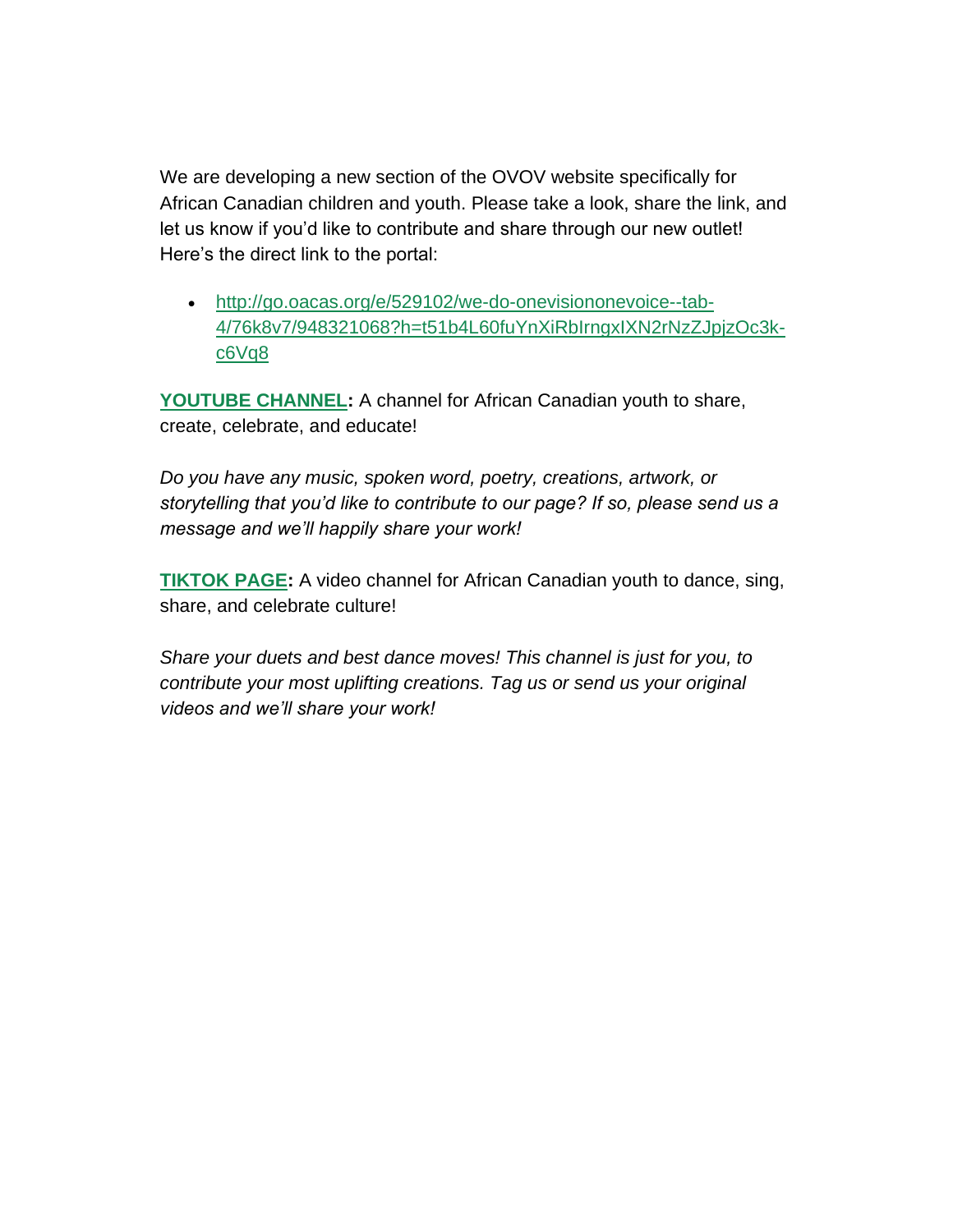# **ONE VISION ONE VOICE**



### **IMPORTANT DATES**

**Wednesday, February 10** | All-Black Staff Meeting at 2:00 p.m., please contact [onevisiononevoice@oacas.org](mailto:onevisiononevoice@oacas.org) to register for this virtual gathering.

**Wednesday, February 24** | PowerUp! youth symposium taking place from 12:00 p.m. to 3:00 p.m. Registration is taking place online; staff of Children's Aid Societies and Indigenous Child and Family Well-Being Agencies can register themselves and interested youth [here](http://go.oacas.org/e/529102/mtrzwvE9EIQiQwo-D2GZ0KMJCUvSwi/76k8tr/948321068?h=t51b4L60fuYnXiRbIrngxIXN2rNzZJpjzOc3k-c6Vq8) before the end of the day on Wednesday, January 27.

### **CURRENT PROJECTS**

Here are some of the initiatives we have been working on over the past few months: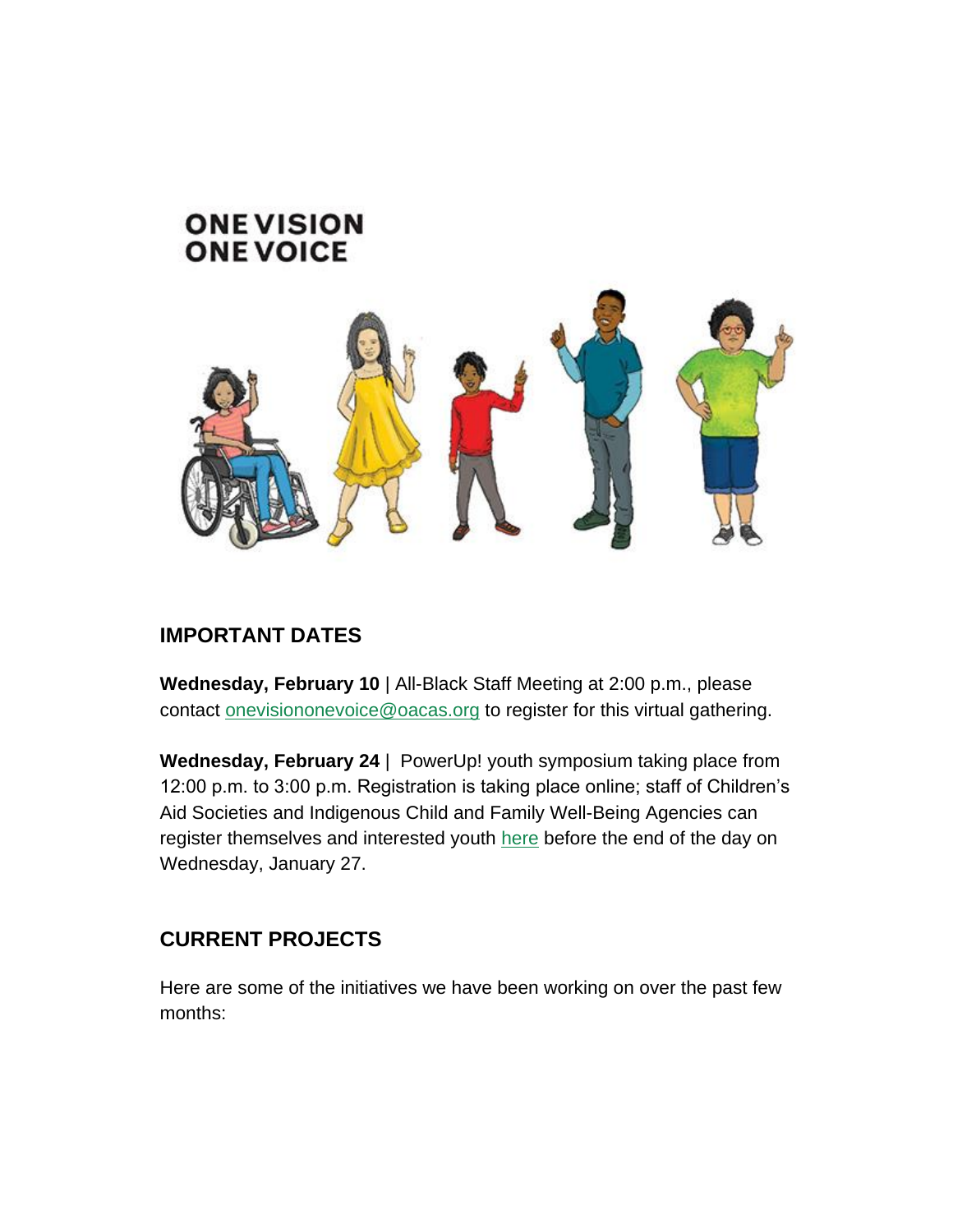- *African Canadian CW Staff Consultations (quarterly)*
- *African Canadian Leadership Mentoring Program for Child Welfare*
- *African Canadian Service Delivery Model*
- *Aunties and Uncles Program*
- *CAS Reference Group*
- *Community Chat (monthly)*
- *Provincial Advisory Committee*
- *Provincial Systems Roundtable for Child Welfare*

#### **AFRICAN CANADIAN COMMUNITY CORNER**

We invite you to share your events, webinars, discussions, and other activities with us, and we will happily communicate the information through our social media platforms.

If you're online, just tag us at **@1vision1voiceca**. If you'd like to send us an email, please send it to [onevisiononevoice@oacas.org](mailto:onevisiononevoice@oacas.org) with links and information about your program, and let us know the following things about your group:

- *Organization Name*
- *Your Goals for the African Canadian Community*
- *How the Community Can Support You*
- *Contact Information*

## **CONTACT US**

Stay connected with us as we progress through Phase III of One Vision One Voice. You can find us on all platforms at **@1vision1voiceca** or engage with the **#1vision1voice** hashtag.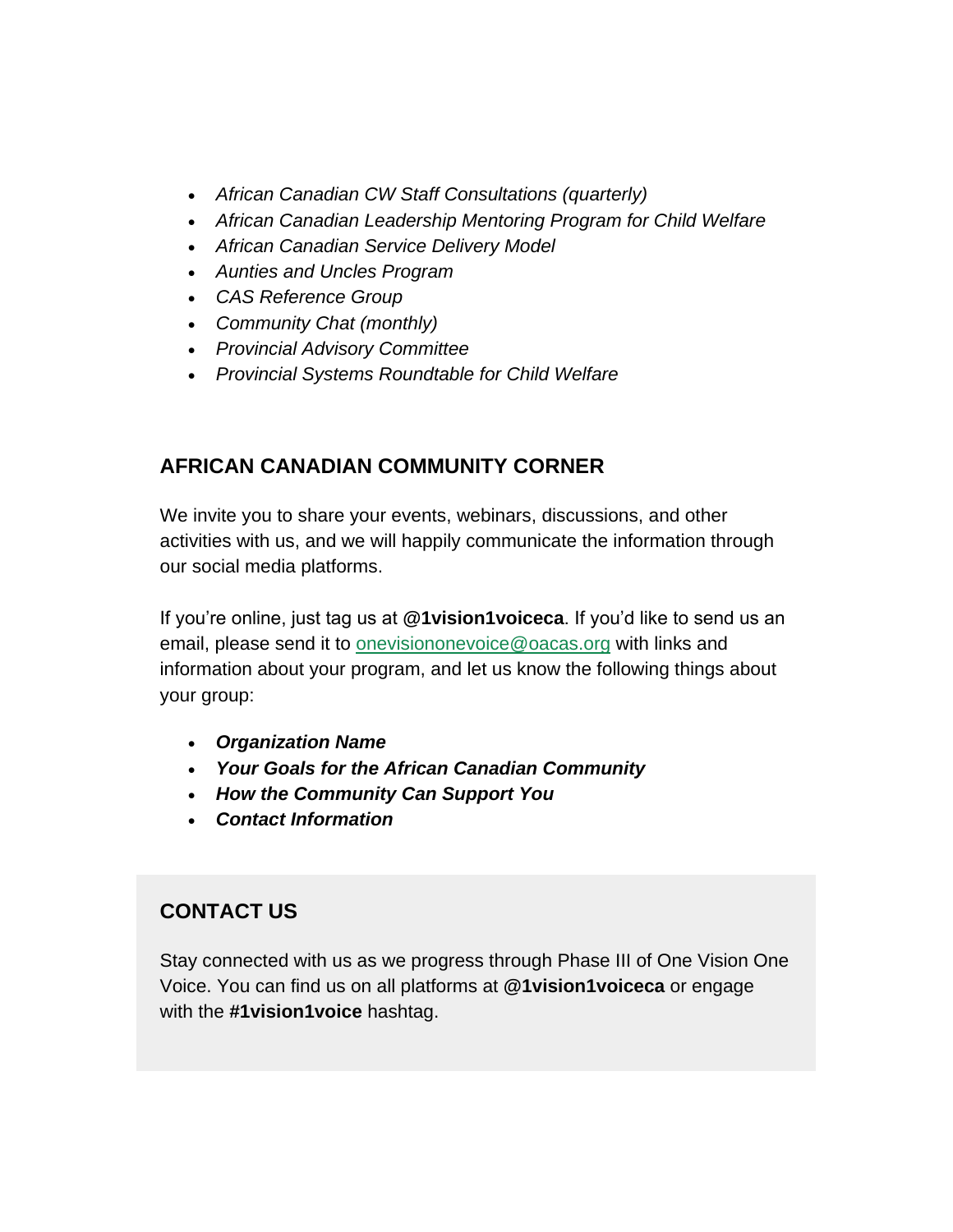**[Twitter](http://go.oacas.org/e/529102/1vision1voiceca/76k8tt/948321068?h=t51b4L60fuYnXiRbIrngxIXN2rNzZJpjzOc3k-c6Vq8)***: for community updates, announcements, and news*

**[Facebook:](http://go.oacas.org/e/529102/1vision1voiceca/76k8tw/948321068?h=t51b4L60fuYnXiRbIrngxIXN2rNzZJpjzOc3k-c6Vq8)** *for local/provincial/national sector news, community updates, and shared images (available for download)*

**[Instagram:](http://go.oacas.org/e/529102/1vision1voiceca-/76k8ty/948321068?h=t51b4L60fuYnXiRbIrngxIXN2rNzZJpjzOc3k-c6Vq8)** *for One Vision One Voice facts and segments of our documents*

**Community Chat:** *Each month on the third Thursday, we'll be hosting an open virtual meeting where we can connect with one another—across various organizations—about potential collaborations, ideals, and collective initiatives. Please register via email at [onevisiononevoice@oacas.org](mailto:onevisiononevoice@oacas.org) to receive an access link.*



You are always welcome to contact Project Manager Keishia Facey by phone at 647-981-5256, or by email at [onevisiononevoice@oacas.org.](mailto:onevisiononevoice@oacas.org)

With thanks, OVOV Team